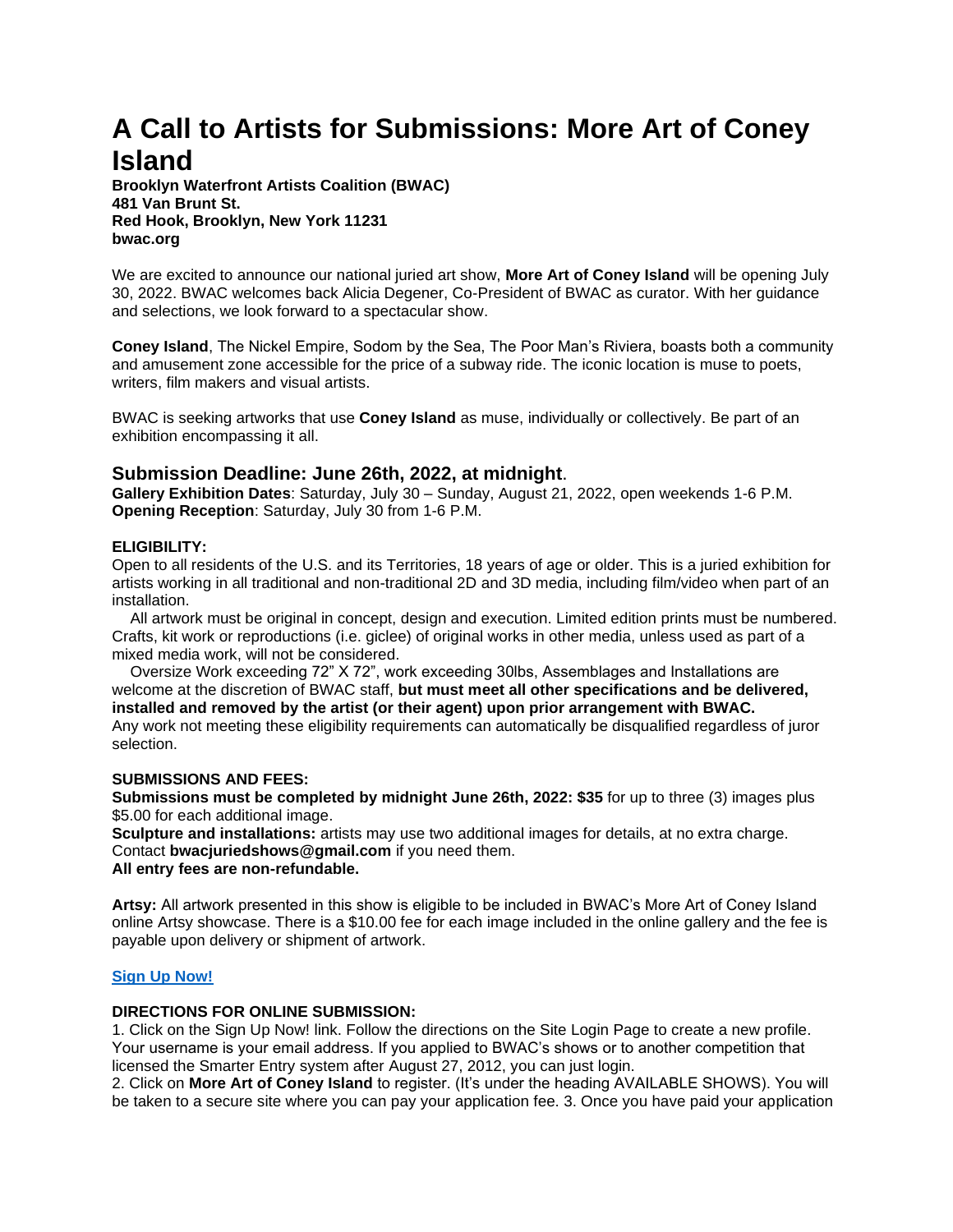fee, you can upload your images. Submit your images as JPG, TIF, or PNG files not greater than 2MB. The longest side should be 1,280 pixels or greater. Your files can be up to 4MB.

Click on the *Choose File* button to browse for the file you want to upload. The actual file name is the image file title you see in a directory / folder. File names cannot have special characters as they present security risks or are not compatible with programming. When you browse your folder to select your file and then it inserts into the Smarter Entry system, you may see something like this:

c:\my\_harddrive%5\filename.jpg. The c:\my\_harddrive%5\ is the computer's path to the file. It can/will have special characters, and that is ok. It is only the filename.jpg part that cannot have special characters.

4. Upload your image as directed. Please note that all fields marked with an asterisk\* are required. **Use the Additional Notes box for information you would like the juror to consider**. These notes may be used as part of the exhibition.

Click *Add Image* to upload it to the show. While the image is uploading do not press the back button or otherwise interfere with the upload process. When the image appears below, it has been submitted to the competition. You may have to scroll down to see all images.

Repeat this process for all your images. You can click "*Return to Account*" on the left hand bar at any time, then return later to submit more images. You can delete and resubmit a new image at no additional cost. You can edit the information submitted up to the deadline. Please write down and keep for your files the sizes and prices of the submitted work. Once the final deadline has passed, you will no longer have access to this information.

## **ACCEPTANCE of SUBMISSION:**

Notification of status of acceptance will be made via e-mail by Tuesday, July 6, 2022. Add BWAC to your email service to be sure to receive notifications.

A return Confirmation of Participation is required by Thursday, July 11, 2022 to hold a spot in the exhibition.

## **REQUIREMENTS FOR ACCEPTED WORK:**

1. All packages must fit through a 76" X 58" wide door. Ceilings are 10 ft high.

2. **No clip frames, saw-tooth hangers or taped edges.** All framed conventional work must use Plexiglas, except hand-delivered work less than 24" x 30". Canvases may have neat gallery wrapped edges.

3. Work must be **wired and ready for hanging, including wire between D-rings**. Any work requiring ceiling mounts or special installation must be agreed to beforehand by BWAC and may be subject to additional charges. Charges are \$90/hr or part thereof.

4. Sculptors are encouraged to provide their own pedestals, or must agree to use those provided by BWAC.

5. A label must be affixed somewhere on the back that indicates the 'top' and includes the Artist Name, title and price. This must be the same as listed for the ACCEPTED WORK. No artwork may be substituted.

6. All artwork must be priced for sale, no POR (Price on Request) or NFS (Not For Sale) will be exhibited.

## **DELIVERY OF ACCEPTED WORK:**

**1. HAND DELIVER** to BWAC at 481 Van Brunt Street, Door 7, Brooklyn on the following dates: **Thursday, July 21st, 2022 from 3PM -7 PM Saturday, July 23rd, 2022 from 12-4 PM Sunday, July 24th, 2022 from 12-4 PM** 

Artists or artist's agent unpacks and leaves work. No UPS, Fedex or USPS delivery drop-offs will be accepted as hand delivery. Sculptors (only) should confirm delivery space is available their chosen day, and can store their boxes for removal.

**2. SHIPPED WORK: UPS AND FEDEX ONLY. NO USPS accepted.** All shipments must be ordered **to arrive** at BWAC gallery, 481 Van Brunt Street, Door 7, Brooklyn, NY 11231 **ONLY** on the following dates: **Monday, July 18th, 2022**

**Tuesday, July 19th, 2022 Wednesday, July 20th 2022**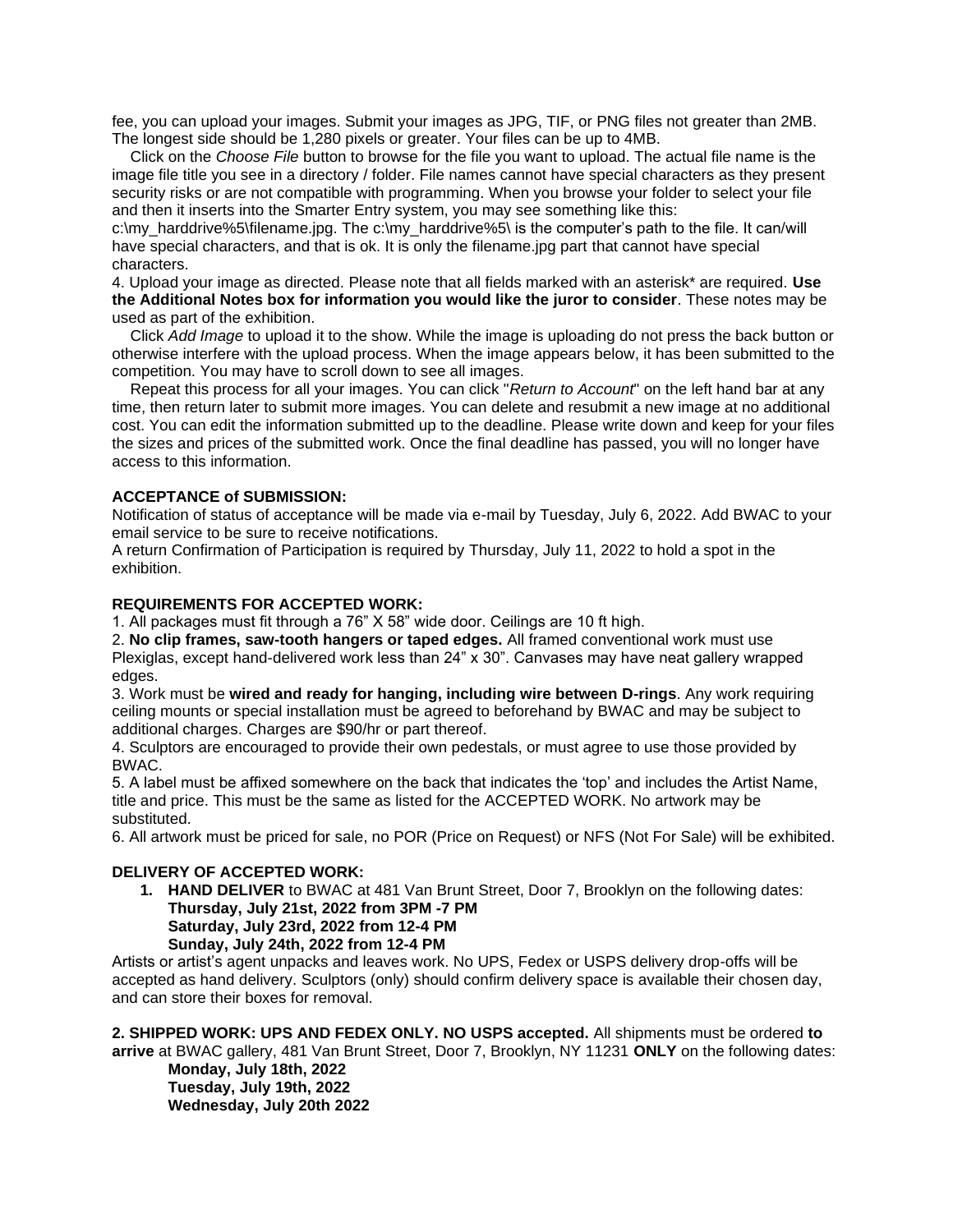NY other truck deliveries must keep the same schedule and be instructed to deliver inside the gallery, not at the sidewalk. For packages weighing more than 50lbs., contact BWAC for confirmation of acceptance and handling fee before shipping.

The handling fee for shipped work is \$45 per package for the first 30lbs. plus \$1 per pound additional. **Airfloat** boxes will be charged a \$20 handling fee.

A prepaid return label, **with barcode (not a paper credit card label)** must be inside each shipped box.

## **LATE ARRIVAL AND RETURNS**:

BWAC reserves the right to reject and return work that is late, is deemed unstable upon arrival, is not properly presented, does not meet ready to hang requirement, or differs from the submitted digital image.

## **SALES, COMMISSIONS AND DELIVERY OF SOLD WORK:**

BWAC will retain a 30% commission on all exhibition sales. The price represented on the artist entry form will be the sale price. No changes will be allowed. Sold works will be able to be removed by the buyer after 4:00 P.M. on the Closing Day, and on other days set by appointment. Any shipping of works to buyers will be at the expense of the buyer, and will be arranged between BWAC and the artist.

# **REMOVAL of ARTWORK:**

**1. Hand-delivered artwork** must be removed by the artist, or artist's agent, on the following dates:

**Sunday, August 21st 2022, from 6 - 7 P.M. Thursday, August 25th, 2022, from 3-7 P.M. Saturday, August 27th, 2022, from 12 – 4 P.M.**

Any work not removed during this specified time can be subject to a storage charge of \$50/per week or part thereof, and can be disposed of at BWAC's discretion if not removed within six months. **2. Shipped** artwork will be returned within two to three weeks of show closing**.** 

## **LIABILITY:**

BWAC is not responsible for any damage, breakage, replacement or cost associated with any damage or breakage that may have occurred during transport or unpacking. Photos of damages upon receipt will be promptly sent to artists. Every precaution will be taken in handling the entries, but BWAC assumes no liability for any loss or damage to any artist's work while in our care, custody or control, before, during or after the exhibition. Each artist, if they wish, should provide their own insurance.

## **USE OF IMAGES:**

Any image submitted may be used for marketing and promotional purposes directly related to this show without further remuneration to the artist. This use may include publication in any publications, printed materials, advertisements, or electronic media. Copyright and all other rights remain that of the artist.

## **CONTACT/QUESTIONS:**

Please direct all questions prior to receiving your Notification Letter to: **bwacjuriedshows@gmail.com**. If accepted your Acceptance Letter will direct you to contact BWAC's Curator in charge of installation for further information.

## **ENTRY AGREEMENT:**

With the submission of artwork into **"More Art of Coney Island"** BWAC Exhibition, the artist agrees to all the terms and conditions set forth in this prospectus.

## **About BWAC:**

BWAC is a 501(c)3 nonprofit, artist-run organization dedicated to offering artists, in any stage of their careers, professional exhibition opportunities and exposure. Ours is a truly unique gallery space — a massive Civil War-era brick and stone warehouse on the Red Hook waterfront in Brooklyn, NY. We devote 8,000 square feet to this exhibition. Its openness and 10ft. ceilings afford us the opportunity to welcome large work. BWAC looks forward to exhibiting artists' work from all around the country; work in all sizes, subjects, and virtually all media including: Oil, Acrylic, Watercolor, Photography, Pastel,